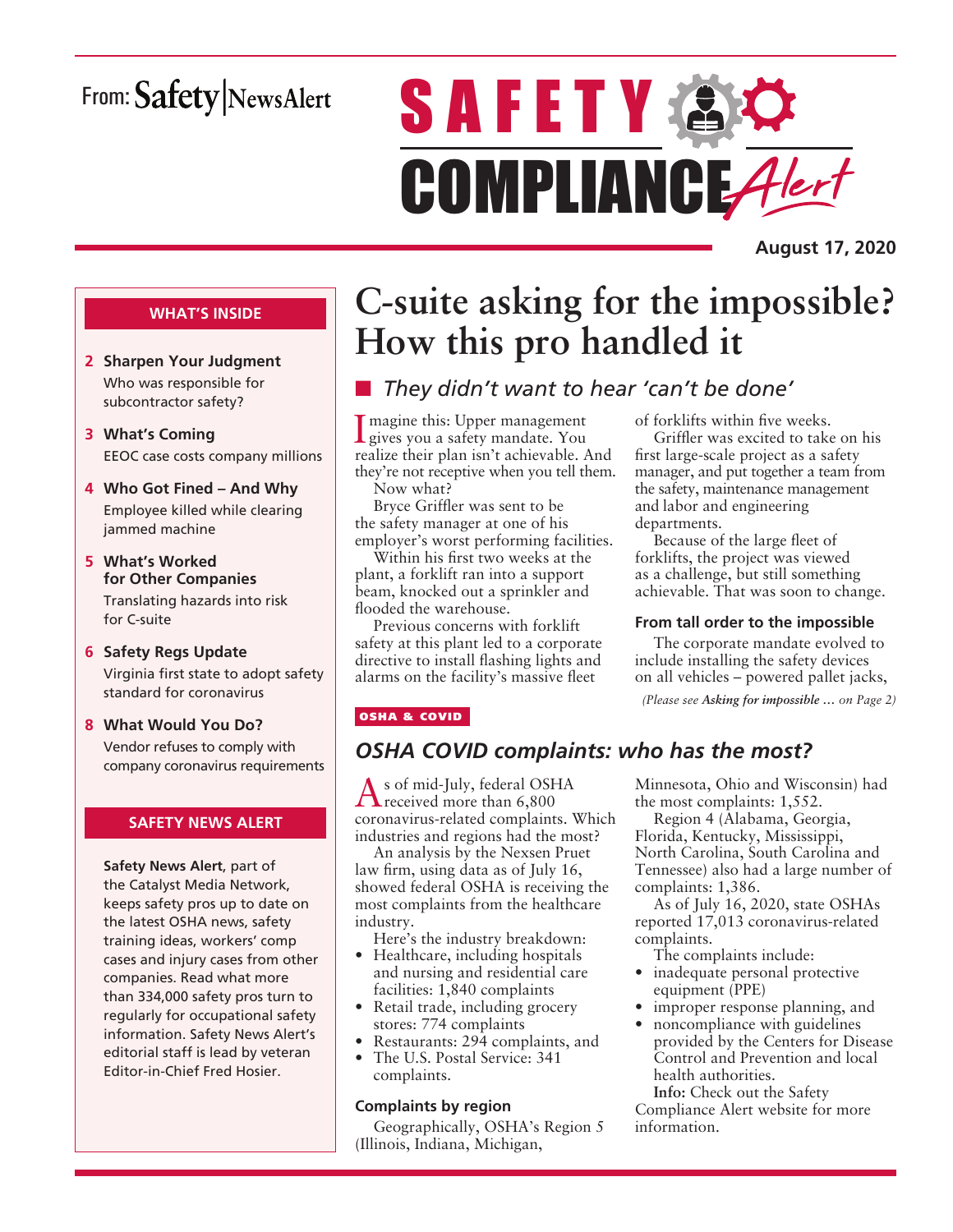# **P r o c e s s S a f e t y**

#### FEDERAL COURT DECISION

# **Lack of procedures exposed employees**

The U.S. Court of Appeals for the Fifth Circuit found a Sanderson Farms chicken processing plant's anhydrous ammonia procedures were in violation of OSHA's Process Safety Management standard, exposing employees to a toxic hazard.

Sanderson's Waco, TX plant was the subject of a Jan. 11, 2017 inspection under the agency's National Emphasis Program on Process Safety Management because the plant used more than 10,000 pounds of ammonia to freeze processed chickens.

An Occupational Safety and Health Review Commission judge upheld two citations OSHA issued for failing to:

- implement procedures to maintain safety devices meant to shut down compressors in the event of a release, and
- perform inspections and tests on safety devices and emergency stops. On appeal, Sanderson argued the

citations should be dismissed since it had other methods in place to prevent



**EDITOR-IN-CHIEF: MERRIELL MOYER** MMOYER@PBP.COM

ASSISTANT EDITOR: LAUREN MCDERMOTT MANAGING EDITOR: FRED HOSIER PRODUCTION EDITOR: JEN ERB EDITORIAL DIRECTOR: CURT BROWN

*Safety Compliance Alert* (ISSN 1077-9787), August 17, 2020, Vol. 27 No. 601, is published semimagast 17, 2020, vol. 27 110. 601, is parameter semi-<br>monthly except once in December (23 times a year).

This publication is designed to provide accurate and authoritative information in regard to the subject matter covered. It is sold with the understanding that the publisher is not engaged in rendering legal, accounting, or other professional services. If legal or other expert assistance is required, the services of a competent professional should be sought. — From a declaration of principles jointly adopted by a committee of the American Bar Association and a committee of publishers.

**Copyright © 2020** Safety | News Alert. Please respect our copyright: Reproduction of this material is prohibited without prior permission. All rights reserved in all countries.

a release that kept its workers from being exposed.

### **Other safety devices don't count**

The fact other devices in the process could prevent a release didn't mean there wasn't a violation exposing employees to the hazard, according to the appeals court, which denied Sanderson's petition for review.

### *Asking for impossible …*

### *(continued from Page 1)*

maintenance carts, lawn mowers, etc.

To make matters worse, Griffler and his team found the lights and alarms caused additional hazards and potential OSHA violations that also had to be considered.

Griffler had a meeting with corporate leadership attempting to explain why the project couldn't proceed as expected, and highlighting the new hazards and OSHA's requirements.

But the leaders wanted results, not excuses, and Griffler realized he was approaching them the wrong way.

#### **A game changer**

After that meeting left him feeling like he was on the verge of being fired, he decided to change tactics.

He began to highlight all the other things he and his team were doing to work around the difficulties stemming from the mandate.

Griffler went over the many ways his team mitigated vehicle hazards:

- adding motion sensor alarms for pedestrians at blind corners
- erecting barriers to separate vehicle and pedestrian traffic
- addressing shortcomings in training
- identifying where pedestrian walkways were missing, and
- installing 196 motion-activated collision alarms.

That strategy was a game changer. Corporate saw the alternatives

being used to achieve their mandate, ultimately leading to the use of those measures at all the company's plants.

*(Based on a presentation at ASSP's Safety 2020).*

### *S h a r p e n y o u r j u d g m e n t*

*This feature provides a framework for decision making that helps keep you and your company out of trouble. It describes a recent legal conflict and lets you judge the outcome.*

### **NO WAS RESPONSIBLE FOR SUBCONTRACTOR SAFETY?**

*Ugh, I don't want to go for my annual physical*, Safety Manager Pete Travers thought as he walked out of his office.

*But if I want my cholesterol meds, I just have to do it,* he thought.

As Pete approached the door to the parking lot, he saw Attorney John Jenkins.

"Pete, I know you're heading out, but we have to talk about this OSHA citation," John said.

*I think this is called being caught between a rock and a hard place,* Pete thought as he considered whether to go with John or rush off to his appointment.

### **'It's written into the contract'**

"It seems an OSHA inspector stopped by a worksite and saw some subcontractor employees weren't wearing fall protection while working on a roof," John explained.

"OK, stop right there," Pete said. "We require the subcontractor to adhere to OSHA safety regs, but they're required to enforce the rules with their employees – that's written into the contract."

"Yeah, that's right," John said. "I forgot about that."

"The only employee of ours who goes to the site is an inspector," said Pete. "If the inspector sees them not following the rules, then they call the subcontractor's office to report it, but that's it."

"If that's in the contract, then we should be able to fight this," John said.

Pete's company fought the citation. Did it win?

■ *Make your decision, then please turn to Page 6 for the ruling.*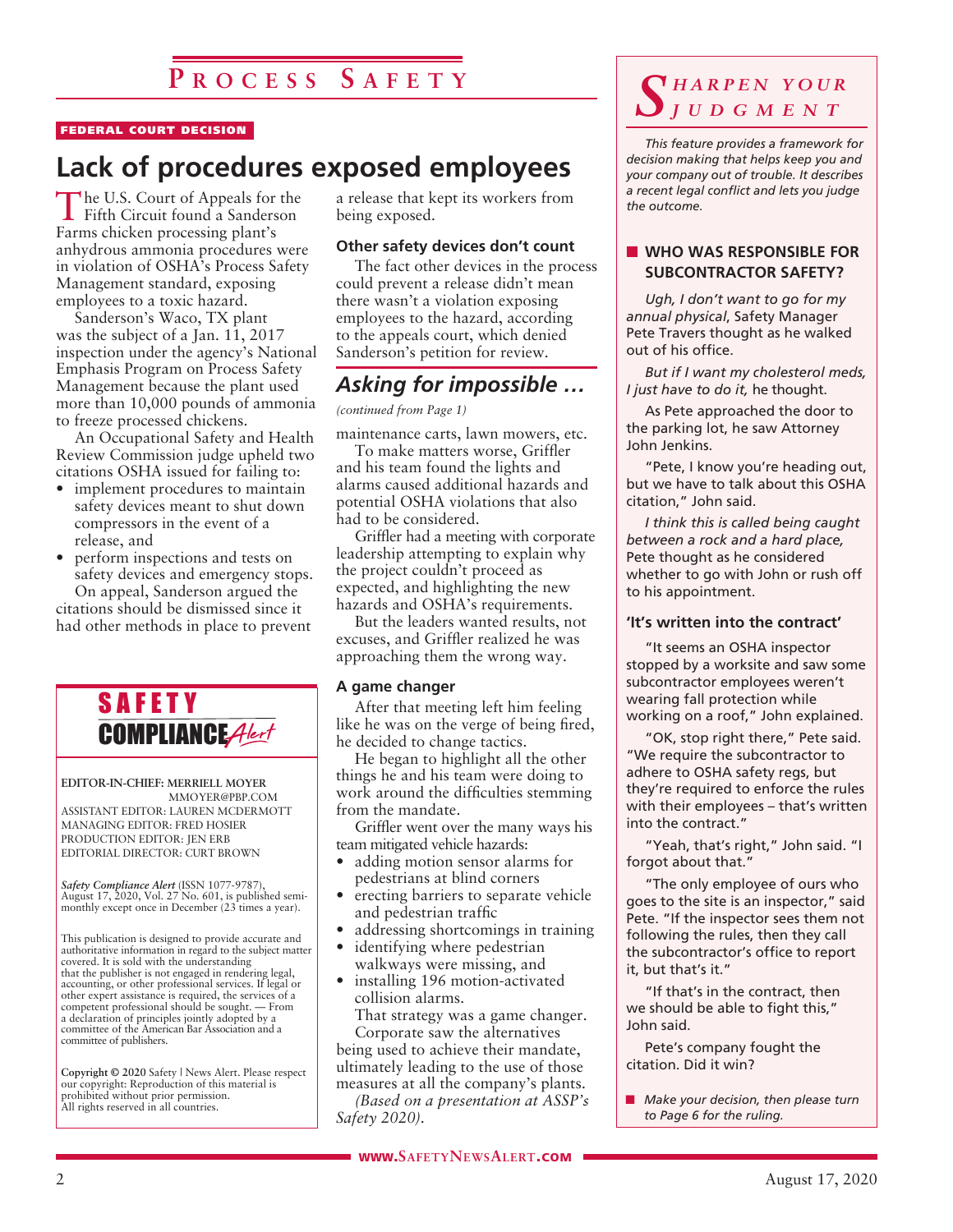### LAWSUIT

# **EEOC case costs company millions**

**N EMPLOYER SETTLES SAFETY,** DISABILITY LAWSUIT FOR \$2.5M

 $\Lambda$  company will pay \$2.5 million<br>to settle a lawsuit involving pre-employment and return-to-work medical evaluations to determine whether workers could safely perform the jobs they sought or already held.

Norfolk Southern Corp. has agreed to settle a lawsuit filed by the Equal Employment Opportunity Commission (EEOC) in 2017.

The EEOC claimed Norfolk Southern medically disqualified workers for positions without proper consideration of whether their conditions would affect their ability to do their jobs safely.

The railroad company will pay a total of \$2.5 million to the workers for back pay, and compensatory and other damages.

Norfolk Southern does not admit liability as a result of the settlement.

The workers covered are those who have or are perceived to have:

• cancer, receiving chemotherapy treatment or having previously received such treatment within a year of seeking employment

- diabetes or related elevated glucose levels
- past drug addiction and drug addiction treatment, including any workers who had not yet reached a one-year post-treatment threshold without relapse
- arthritis
- non-paralytic orthopedic impairments
- cardiopulmonary or cardiovascular impairments, and
- post-traumatic stress disorder (in this case, a military veteran).

### **Other terms of agreement**

Under the terms of the agreement, for a period of 2.5 years after it becomes official, Norfolk Southern also agrees to:

- not unlawfully refuse employment to any qualified applicant or employee with a disability covered by the scope of this lawsuit
- designate an internal compliance monitor to ensure compliance with the settlement
- provide information on hiring to the EEOC.

### COURT DECISION

### *OSHA heat illness violations now tougher to prove*

SHA just lost one of its favorite tools for prosecuting heat stress cases thanks to an Occupational Safety and Health Review Commission judge's decision.

The judge ruled OSHA's use of the National Weather Service's heat index chart lacks a scientific basis.

OSHA used the chart as evidence of heat-related General Duty Clause violations many times in the past, so this is expected to have a big impact on future cases, according to law firm Ogletree Deakins.

The chart has two layers of info, but only the second, color-coded one is in question.

This second layer is based on "a 1981 article in a popular magazine on weather and climate" which involves color coding for caution, extreme caution, danger and extreme danger.

The judge found it lacked a scientific basis while hearing a case involving five citations issued in 2016 and 2017 against the United States Postal Service.

OSHA failed to provide supporting data on why levels of risk indicated by the color coding are attributed to the chart's respective temperatures.

### **'Highly unlikely to be challenged'**

Unless OSHA challenges this decision and it's adopted by the OSHRC, it won't be binding, but the judge's findings "are highly unlikely to be challenged, let alone overturned."

*Watch what's happening in various states. Some actions indicate trends.*

### **BORROWED WORKER'S SUIT ALLOWED TO GO TO TRIAL**

A **Texas** appeals court overturned a lower court's decision dismissing a borrowed employee's negligence suit against the company he was sent to work for.

Michael Gustafson was sent by his employer, Locke Technical Services, to work at Complete Manufacturing Services.

While working at the CMS facility, Gustafson was injured when a forklift dropped its load onto his left foot, leading to the amputation of the big toe.

Locke provided workers' comp, and Gustafson filed a negligence suit against CMS, but the case was dismissed under the exclusive remedy provision despite CMS not being a participant in the state's comp program.

Because there was no contractual agreement between the companies – and because there were still material questions of fact in the case – the appeals court overturned the dismissal and sent the case back to trial.

### **N** INJURED WORKER CAN'T **SUE EMPLOYER'S CLIENT**

An injured worker can't sue his employer's client for injuries he sustained at work, according to a **Florida** appeals court.

Diveston Merlien slipped and fell at a JM Family Enterprises facility while working as an AlliedBarton security guard.

Upon employment, Merlien had signed an agreement waiving injury claims against AlliedBarton's clients, which JM Family used to get the case dismissed.

On appeal, the court found the agreement was so "clear and understandable" an ordinary person would understand what was being signed away, so upheld the decision.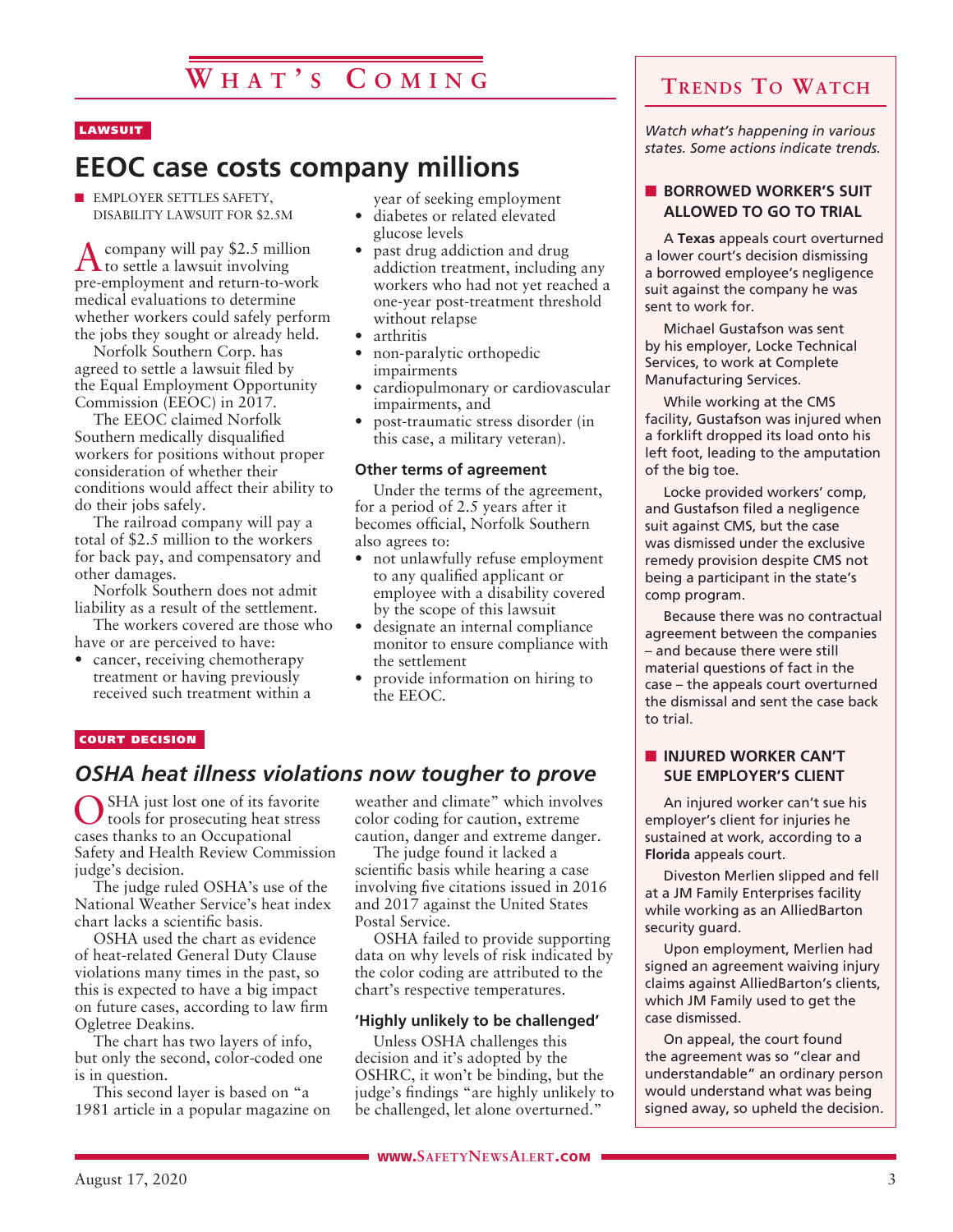# **Roundup of most recent OSHA citations**

### Employee killed while clearing jammed machine

An Alabama lumber and flooring manufacturer was cited by OSHA after an employee was killed while attempting to clear a jammed machine.

While attempting to clear the jam, the worker was fatally struck by a piece of wood.

Investigators found the company developed an alternative energy control procedure for clearing equipment jams after a 2018 amputation incident, but failed to implement the procedure. **Fine:** \$218,192

**Company:** Miller & Company, Selma, AL

**Business:** Other millwork, including flooring

### **Reasons for fine:**

*Two willful violations for failure to:*

- develop and use procedures for control of potentially hazardous energy
- provide adequate machine guarding
- *One serious violation for failure to:*
- provide training to ensure employees understood purpose and function of energy control program

### Trench wall collapses on utility worker: \$53K fine

A Florida utility company was cited by OSHA after an employee was injured when a trench wall collapsed on him.

OSHA was notified of the incident and began an investigation under the National Emphasis Program on Trenching and Excavation. **Fine:** \$53,976

**Company:** Florida Progress LLC, doing business as Duke Energy Florida LLC, Zephyrhills, FL

**Business:** Electric power distribution **Reasons for fine:**

- *Four serious violations for failure to:*
- instruct employees to recognize and avoid unsafe conditions
- keep spoil piles 2 feet or more from edges of excavation
- ensure competent person inspected excavation daily
- use adequate protective system in excavation
- *One other-than serious violation for failure to:*
- provide safe means of egress from excavation 4 feet or more in depth

### Contractors fined for fall hazards, unsafe scaffolds

OSHA cited two New Jersey construction companies for exposing employees to fall hazards and unsafe scaffolding at a worksite in Ewing, NJ.

During the inspection, a compliance officer also observed other hazards, including some involving electrical cords.

The inspection was conducted under a local Emphasis Program for Fall Hazards in Construction. **Fines:** \$97,542 (AA&B Builders

- Inc.); \$50,722 (Ebenezer General Construction Excavating)
- **Companies:** AA&B Builders Inc., Toms River, NJ; Ebenezer General Construction Excavating, Bound Brook, NJ
- **Businesses:** Construction contractors (both companies)

**Reasons for fines:**

- *Four repeat violations for failure to:*
- properly support working platforms
- install guardrail systems on scaffolds
- secure scaffold poles to prevent fall hazards
- install guardrail systems along open sides and ends of platforms

*16 serious violations, including failure to:*

- ensure frayed electrical cords were not used
- properly inspect equipment
- protect employees working 6 feet or more above lower levels by using guardrail, safety net or personal fall arrest systems
- ensure employees were trained on fall prevention
- prohibit access to hazardous areas under scaffolds

### **WORKERS' COMP DECISIONS**

### Worker wants his benefits reinstated: Can he collect?

An injured worker was released to return to light duty, had a surgery and wanted his benefits reinstated. Can he collect?

- **What happened:** The worker injured his shoulder at work and received benefits. Later, he had a surgery and requested his benefits be reinstated because he could no longer perform the light duty job.
- **Company's reaction:** An independent exam shows you're able to return to light duty work.
- **Decision:** Sort of. While his benefits were reinstated, the appeals court disagreed with the date the comp commission chose, so the reinstatement was for a much shorter period of time.
- **Cite:** *Tyson Shared Services Inc. v. Perez*, Commonwealth Court of PA, No. 1048 C.D. 2019, 2/3/20.

### Injured worker wants to amend claim: Benefits?

A worker with an injured shoulder wants to amend her claim to add complex regional pain syndrome. Can she collect?

- **What happened:** The worker injured her shoulder and was granted benefits. Later, she was diagnosed with complex regional pain syndrome and wanted to amend her claim to reflect the condition, but it was denied.
- **Company's reaction:** An independent medical exam shows you don't have CRPS.
- **Decision:** She may be able to collect. The comp board didn't review the exam, so the denial was reversed and the board was ordered to decide the case a second time.
- **Cite:** *Matter of claim of DiBenedetto*, NY Supreme Court, No. 529001, 1/30/20.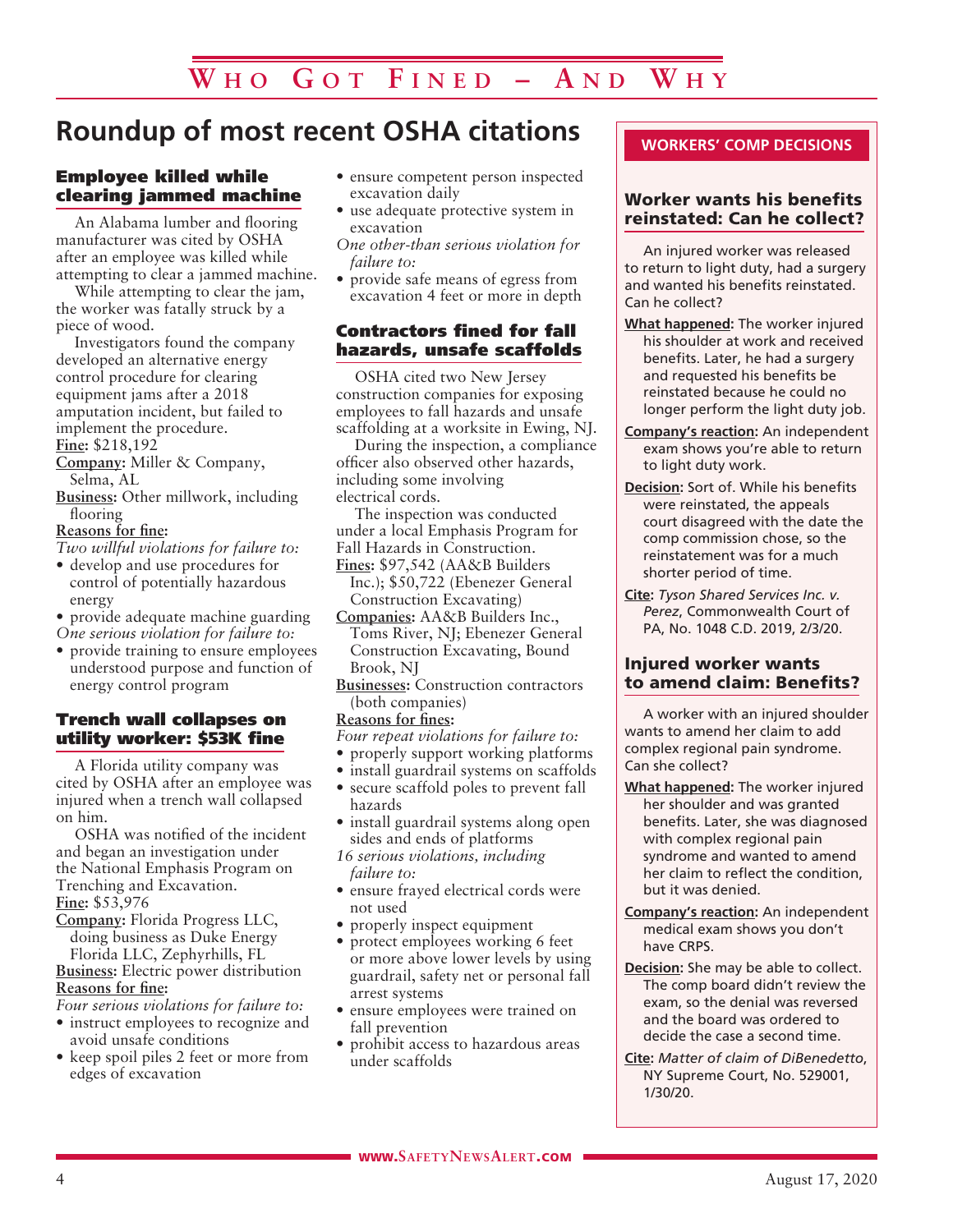# **W h a t ' s W o r k e d f o r O t h e r C o m p a n i e s**

CA subscribers include a broad range of small, medium and large firms involved in all types of economic activity. *In this regular section, three of them share a safety success story.*

### 1 Translating hazards into risk for C-suite

How do you explain a safety need to a CEO or CFO? It's all about translating hazards into risk.

Here's my own experience with this: We were moving toward eliminating paper, and that meant employees would spend more time on keyboards.

Employees suffered repetitive stress injuries – carpal tunnel syndrome – and some required surgery.

We wanted to know how bad the problem would be. Would it be isolated or something bigger?

# 2 Wearables: If at first you don't succeed ...

We had a group of workers who suffered a lot of back and leg injuries because of the awkward positions they had to work in.

So we tested a wearable device that would alert them with a vibration and/or sound when they were in an awkward position that could lead to an injury.

#### **Didn't like it at first**

In our case, these were ironworkers – rod busters – who, more often than

Our workers' comp insurance company said one in 11 employees would require surgery if we did nothing about the carpal tunnel injuries.

At the time, each surgery would cost \$33,000.

Each keyboard drawer would cost \$495 installed. We had 511 workers.

What do you think my CEO would have said if I told him we needed a quarter of a million dollars to install keyboard trays?

*REAL*

*REAL*

*PROBLEMS,*

*SOLUTIONS*

### **Calculating ROI**

Return on investment (ROI) analysis showed

not, were leaning over to tie rebar.

Imagine how tired you would get of the vibration or noise coming from your belt.

So after four or five hours the first day, a couple of workers took off the wearables and threw them as far as they could across the jobsite. They were sick and tired of the almost constant buzzing.

I asked the workers to give the wearable another shot.

After about 7-10 days, through repetition, they were training themselves to use better body

with 511 employees, we'd have 47 surgeries per year without the keyboard trays. That's \$1.54 million a year.

The cost of installing the trays and five surgeries we'd still have per year would be \$168,000.

ROI: 228% in the first year, and almost 600% every year after that because the trays would be a one-time expense.

That looks good to a CEO or CFO. *(Based on a presentation by John McBride, Dir. National Recruiting,* 

*Consentium Search LLC, Short Hills, NJ, at ASSP's Safety 2020)*

positioning more often. After 21 days, the workers didn't even need the wearables anymore.

The lesson about wearables: Employees may not like them at first.

But they have great potential to improve workers' postures and reduce injuries that can lead to time off and significant medical expenses.

*(Based on a session by John Johnson, VP EH&S, Black & Veatch Corp., Overland Park, KS, at ASSP's Safety 2020)*

# 3 A different way to think about indicators

I had a client ask for help with leading and lagging safety indicators, so I started digging into this area.

One of the problems I discovered with using these two indicator labels: They sit there, out in space, not integrated into an organization's performance system.

To create a product a company can sell, there are three steps:

- the inputs into the process: your raw materials
- the process itself, and

• the outputs from the process: a product that you can sell.

So, instead of lagging and leading, I suggest looking at indicators as input or output.

### **'Input' and 'output'**

Here's an example from one company where I worked:

A series of investigations showed lack of or improper use of our management of change (MOC) process was a common cause of incidents.

So, our input indicator became ensuring successful development of, and training about, our MOC process.

The output indicator: After one year, 90% of the time we used our MOC process correctly.

The number of incidents due to MOC failures were reduced. And our overall number of

incidents themselves went down.

Our indicators – input and output – were integrated into our company's performance system. Safety became part of our overall performance system.

*(Based on a presentation by Pam Walaski, Sr. Program Dir., Specialty Technical Consultants, Pittsburgh, PA, at ASSP's Safety 2020)*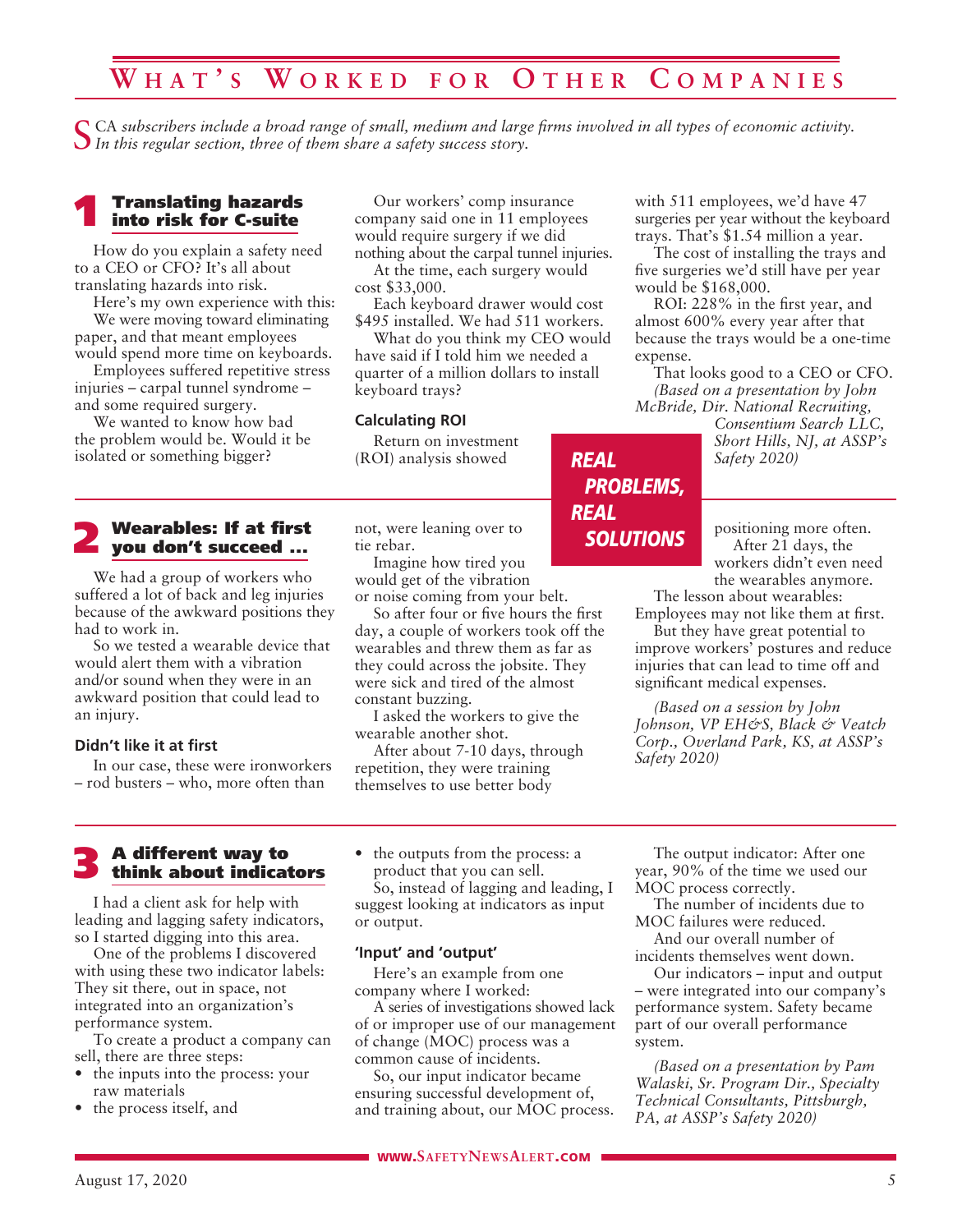### STATE COVID REGS

# **Virginia first state to adopt safety standard for coronavirus**

 $\overline{J}$  irginia is the first state in the nation to adopt workplace safety standards to address the coronavirus.

The state's Safety and Health Codes Board adopted the emergency temporary standard on infectious disease prevention – drafted under the direction of Governor Ralph Northam – by a 9-2 vote July  $15$ .

Virginia is mandating PPE, sanitation, social distancing, infectious disease preparedness, recordkeeping and training under the new standard, which will be in place for six months, according to The Hill.

### **Social distance, mask mandates**

Employers are also required to mandate social distancing measures and face coverings for employees in customer-facing positions.

If social distancing isn't possible, frequent access to hand washing or hand sanitizer is required along with regular cleaning of high-contact surfaces.

Employees must be notified within 24 hours if a co-worker tests positive for the virus, and employees known or suspected to be positive for COVID-19 aren't allowed to return to work for 10 days or until they receive two consecutive negative tests.

These rules were adopted since there is no federal standard addressing the coronavirus despite calls from labor unions and worker advocate groups for OSHA to create one.

### *Decision based on 'narrow interpretation' reversed*

The Fifth Circuit Court of Appeals found an Occupational Safety and Health Review Commission decision was based on a definition of "scientific diving" that was too narrow and restrictive, so reversed the commission's ruling.

OSHA inspected the Houston Aquarium after an employee complained of dives violating the Commercial Diving Operations standard.

The agency initially found the dives were scientific in nature, but further complaints led to three citations that didn't fall under the science exemption.

Houston Aquarium appealed a decision regarding its feeding and cleaning dives, arguing they were covered by the exemption.

The appeals court agreed, saying

the OSHRC decision was "based on its narrow interpretation of the term 'research'" and was "too restrictive in that it failed to account for the language of the exemption read as a whole."

Feeding and cleaning dives involved divers recording observations of animal health and behaviors as well as analysis of the animal's diet and the type of algae present, so they fell under the exemption, according to the appeals court.

### *MSHA's spring agenda*

MSHA's 2020 Spring regulatory agenda was released, and it includes a proposed rule on respirable crystalline silica for metal/non-metal and coal miners exposed to quartz dust. A notice of proposed rulemaking (NPRM) is due in August.

Another highlight on the agenda is an NPRM – set to drop in July – on a Written Safety Program for Surface Mobile Equipment, including Powered Haulage Equipment.

A limited re-opening of the record on Refuge Alternatives for Underground Coal Mines will see a final rule issued in October 2020.

### *Sharpen your judgment – THE DECISION*

### *(see case on Page 2)*

No, the company lost. The court found the company's oversight of the job was enough to warrant responsibility for subcontractor employee safety.

Pete's company argued it didn't have enough control over the entire worksite to require it to assume a duty to ensure safety for subcontractor employees.

OSHA claimed the company was the controlling employer at a multi-employer jobsite, so it was responsible for the safety of all workers at the site.

Because the company directly contracts with customers, regularly inspects the jobsite, provides materials and briefs subcontractor employees on its general rules of behavior, the court said it could be considered a general contractor.

As such, the company fell under the Occupational Safety and Health Review Commission's multi-employer worksite doctrine, which states,"An employer owes a duty ... not only to its own employees but to other employees at the worksite when the employer creates and/or controls the cited condition," according to the court.

### **N** ANALYSIS: LIMITATIONS OF CONTRACTS

What's written in a contract doesn't always release an employer of responsibility for a violation.

A contract can't protect a company from liability just because it says the employer isn't responsible for onsite safety, especially when there's plenty of evidence to the contrary.

**Cite:** *Secretary of Labor v. StormForce of Jacksonville LLC,* Occupational Safety and Health Review Commission, No. 19-0593, 4/30/20. Dramatized for effect.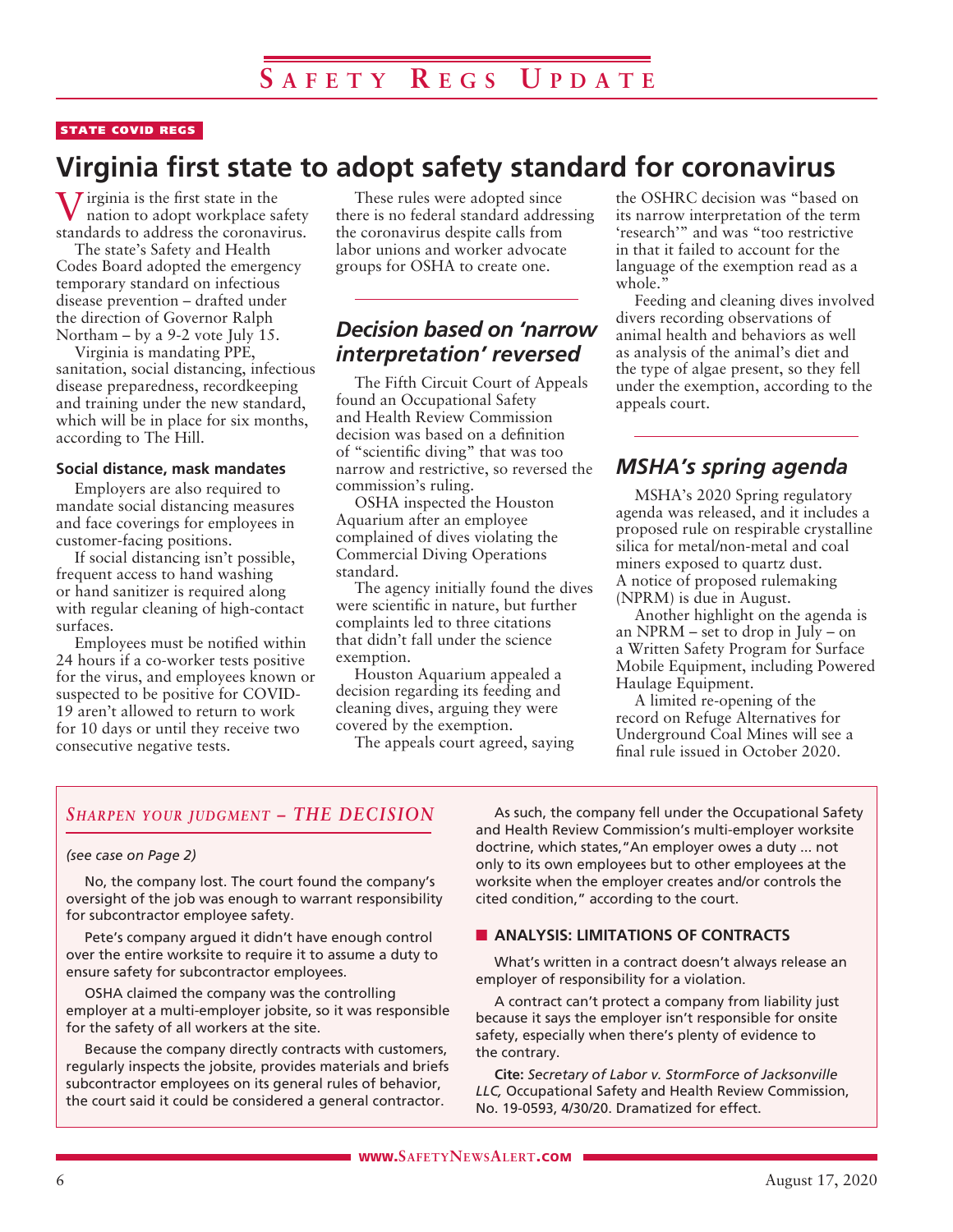# **F e d e r a l A c t i v i t i e s**

# **Government notices on workplace safety**

*Here's* SCA*'s digest of key notices that appeared recently in the* Federal Register (FR) *or on OSHA's website concerning workplace safety issues.* 

#### BERYLLIUM STANDARD

OSHA published its final rule July 13 revising the beryllium standard for general industry.

Changes made in the final rule are meant to clarify the standard and simplify compliance.

The deadline for compliance with the final standard – which will affect about 50,500 workers – is Sept. 14, but OSHA has been enforcing most of the provisions for general industry since Dec. 12, 2018, according to an OSHA news release.

OSHA began enforcing provisions for change rooms and showers on March 11, 2019, and engineering controls on March 10, 2020.

Several paragraphs of the standard for general industry have been amended, including:

- Definitions
- Methods of Compliance
- Personal Protective Clothing and Equipment
- Hygiene Areas and Practices
- Housekeeping
- Medical Surveillance
- Hazard Communication
- Recordkeeping

A new "Appendix A: Operations for Establishing Beryllium Work Areas" is also included.

### **WHISTLEBLOWER**

A California transportation company was ordered to pay \$220,000 to an employee who was fired for refusing to drive what he believed was an overweight vehicle.

JHOS Logistics and Transportation Inc. must reinstate the driver and

pay \$190,000 in back wages, \$25,000 in punitive damages and \$5,000 in compensatory damages and attorney's fees.

Before the termination, the driver received a violation for operating an overweight commercial vehicle.

Two months later, when presented with a load of similar size to the one the violation was for, the employee reasonably believed the vehicle was overweight, according to a Department of Labor news release.

Along with the reinstatement and monetary penalties, the company must also train managers and post a notice informing employees about their rights under the Surface Transportation Assistance Act.

### FORM 300A INJURY REPORTS

OSHA has agreed to make the work-related injury and illness records of 237,000 employers available to advocacy group Public Citizen, following a two-year court battle.

Public Citizen used the Freedom of Information Act to request the information, which is recorded on OSHA Form 300A, but OSHA withheld the records, claiming they contained confidential information exempt from disclosure.

In June, a U.S. District Court judge recommended the court rule in Public Citizen's favor, finding the records weren't confidential, according to a news release from the organization.

OSHA had until July 21 to object to the recommendation, but instead of objecting, the agency agreed to produce the records in full by Aug. 18.

In a similar case in June, another U.S. District Court judge rejected OSHA's confidentiality argument in a suit filed by the Center for Investigative Reporting over access to Form 300A records, finding the records public information.

### **WHERE TO GET HELP**

### **n** GET CONTINUING EDUCATION **UNITS VIA ASSP PROGRAM**

Safety pros looking for training and a way to earn continuing education units can do so through three repackaged professional certificate programs from the American Society of Safety Professionals.

The programs are:

- **Safety Management**, for learning fundamental concepts and proven approaches to safety management.
- **Leadership in Safety Management**, to learn contemporary safety management methods and leadership strategies.
- **Global Safety Management**, with a focus on regulations across multiple jurisdictions and countries.

**Info:** *tinyurl.com/training601*

**What safety pros say**



*to give safety professionals insight into what their peers nationwide are thinking and doing.*